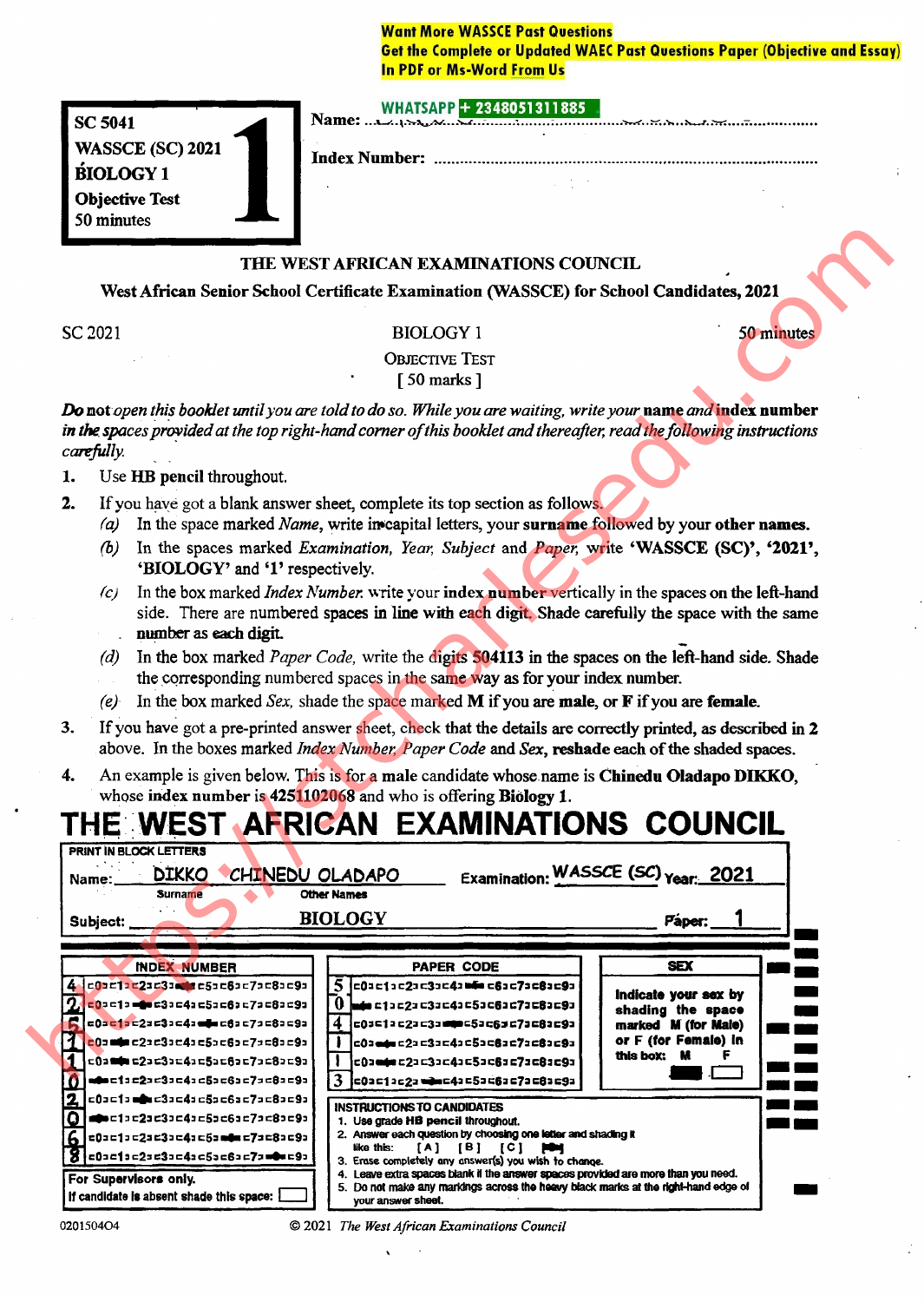## Answer all the questions.

Each question is followed by four options lettered A to D. Find the correct option for each question and shade in pencil on your answer sheet, the answer space which bears the same letter as the option you have chosen. Give only one answer to each question. An example is given below.

Which part of the gill of fish is involved in gaseous exchange?

i sida

- A. Gill slits
- B. Gill bars
- C. Gill covers
- D. Gill filaments

The correct answer is Gill filaments, which is lettered D and therefore answer space D would be shaded.

 $[A]$   $[B]$   $[C]$   $[-4]$ 

Think carefully before you shade the answer spaces; erase completely any answer(s) you wish to change.

Do all rough work on this question paper.

Now answer the following questions.

- Which of the following organelles is common to both plant and animal cells?
	- A. Cellulose cell wall
	- B. Chlorophyll
	- C. Cell membrane
	- D. Large vacuole

The diagrams below are illustrations of different sections of a particular fruit. Study them and answer questions 2 and3.





2. The sections in  $X$  and  $Y$  respectively, are

- A. longitudinal and transverse.
- B. transverse and longitudinal.
- C. cross and transverse.
- D. transverse and cross.

020150404

# The fruit that has the illustrated sections is a

- A. hesperidium.
- B. capsule.
- C. drupe.
- D. cypsela.

The diagram below is an illustration of a fungus. Study it and answer questions 4 to 6.



- - A. sexual reproduction.
	- B. asexual reproduction.
	- C. bud formation.
	- D. gamete formation.

### **Want More WASSCE Past Questions**

**Get the Complete or Updated WAEC Past Questions Paper (Objective and Essay) In PDF or Ms-Word From Us**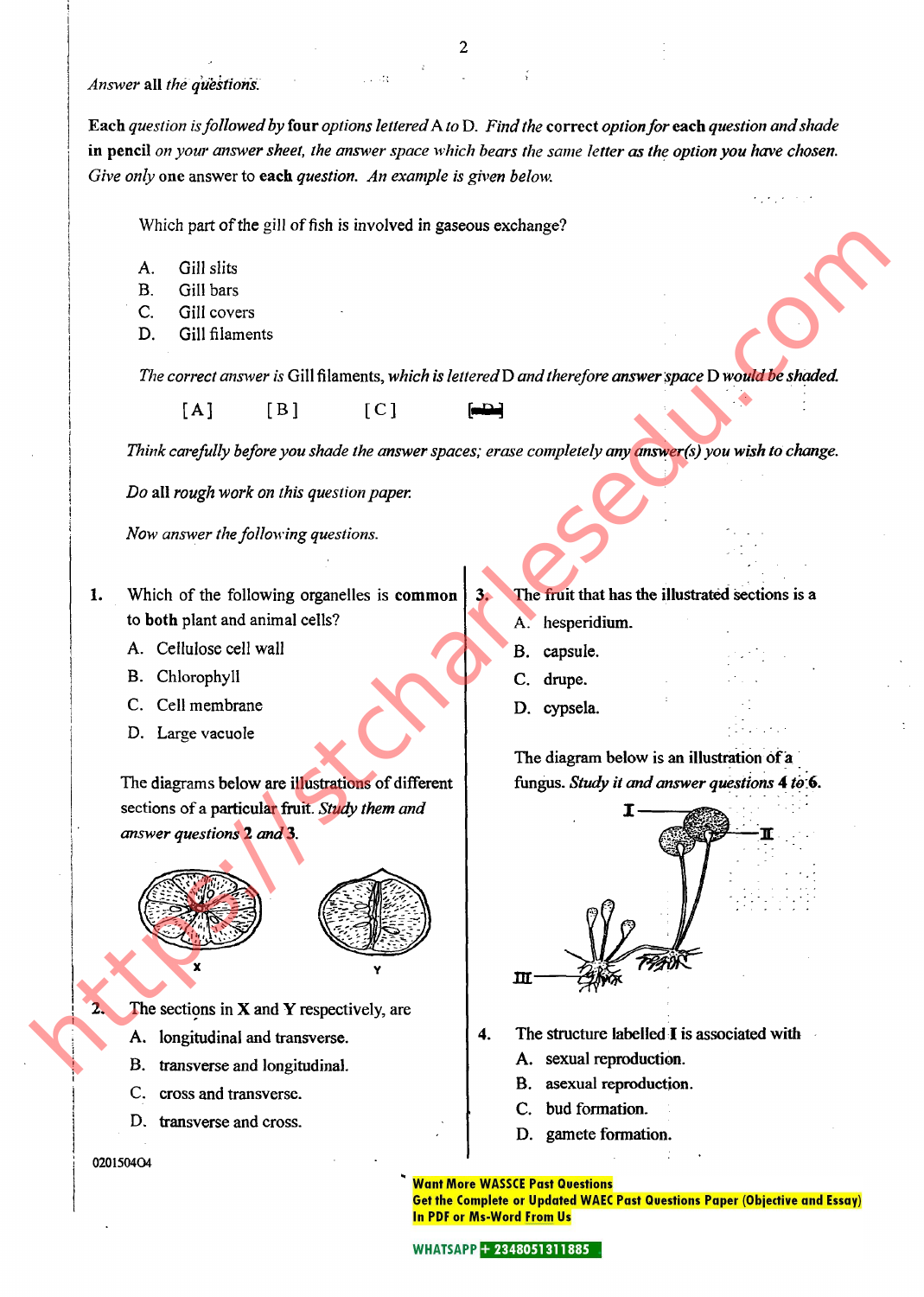3

5. The structure labelled  $II$  is the

- A. spore.
- B. stolon.
- C. columella.
- D. sporangium.
- 6. Which of the following statements about the structure labelled III is correct? It
	- A. secretes digestive enzymes into the substrate
	- B. absorbs mineral salts from the soil
	- C. forms the root hairs of the organism
	- D. develops into stolon

The diagram below is an illustration of a living organism. Study it and answer questions 7 and 8.



- 7. The level of organization of the organism is
	- A. tissue.
	- B. cell.
	- C. organ.
	- D. system.
- 8. The organism belongs to the Phylum
	- A. Rhizopoda.
	- B. Ciliophora,
	- C. Euglenophyta.
	- D. Rhodophyta.
- 9. A plant cell placed in a solution with a higher water potential will
	- A. expand and'then shrink.
	- B. enlarge and become turgid.
	- C. expand and then burst.
	- D. decrease in size and become flaccid.
- 10. Offspring formed by sexual reproduction exhibit more variation than those formed by asexual reproduction because
	- A. greater amount of DNA is involved in sexual reproduction.
	- B. gametes of parents have different genetic composition.
	- C. genetic materials come from parents of two different species.
	- D. sexual reproduction is a lengthy process.
- 11. Radius and ulna are bones of the
	- A. pectoral girdle.
	- B. upper arm.
	- C. pelvic girdle.
	- D. lower arm.
- 12. The blood vessel which carries blood from the alimentary canal to the liver is the
	- A. hepatic artery.
	- B. hepatic vein.
	- C. hepatic portal vein.
	- D. mesenteric artery.

The diagram below is an illustration of the longitudinal section of a mammalian organ. Study it and answer questions 13 and 14.



- 13. Which of the labelled parts is the cortex?<br>A.  $I$ 
	-
	- b. n
	- C. HI
	- D. IV

020150404

Turn over

**Want More WASSCE Past Questions** Get the Complete or Updated WAEC Past Questions Paper (Objective and Essay) In PDF or Ms-Word From Us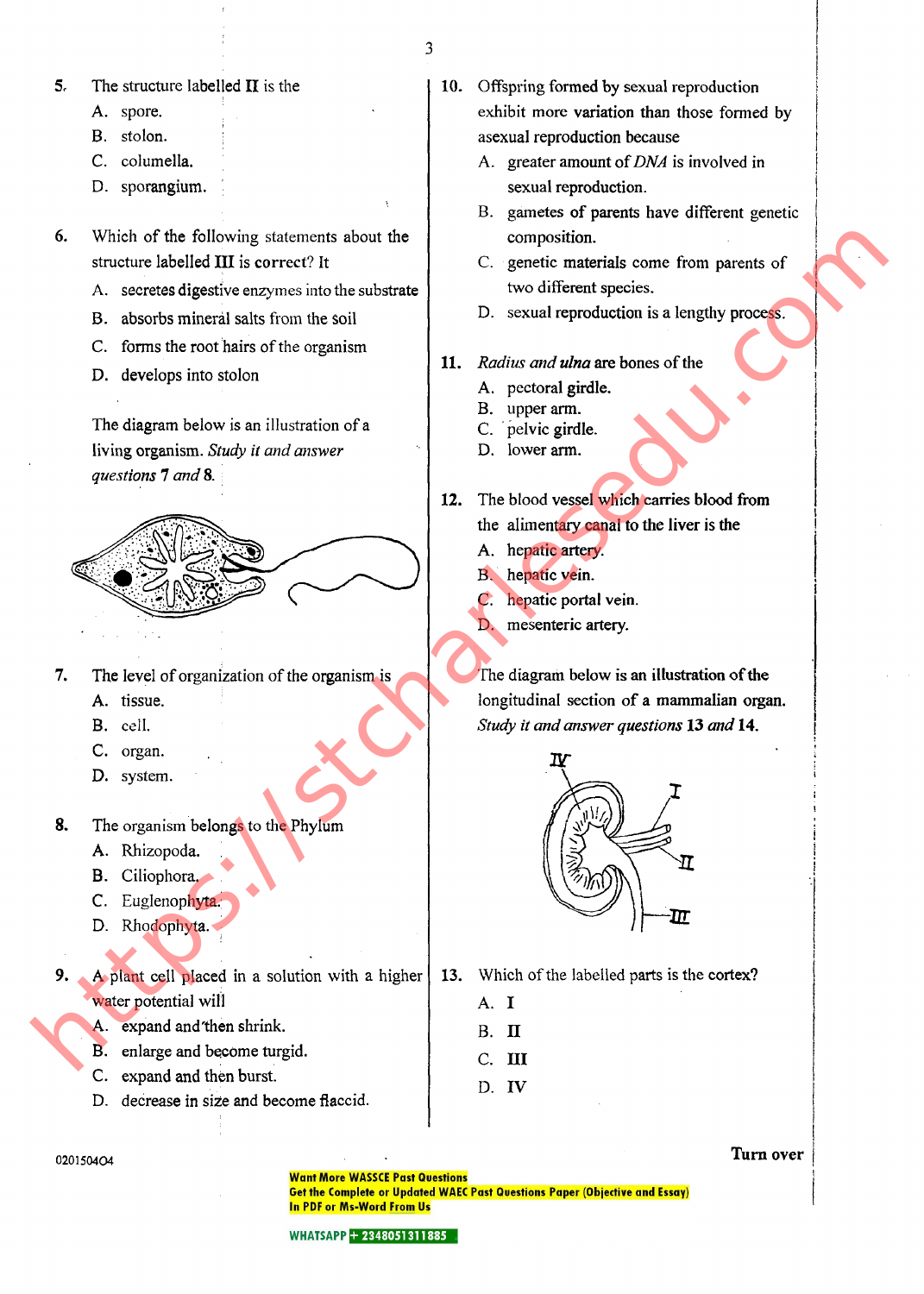- 
- 14. What is the main function of the organ?

«r

- A. Excretion
- B. Respiration
- C. Reproduction
- D. Locomotion
- 15. Detoxification of urea takes place in the
	- A. pancreas.
	- B. heart.
	- C. liver.
		- D. testes.
- 16. Which of the following hormones is suddenly secreted into the bloodstream of a frightened person?
	- A. Insulin
	- B. Adrenaline
	- C. Thyroxine
	- D. Parathormone
- 17. The temperature control centre in mammals is located in the
	- A. skin.
	- B. hypothalamus.
	- C. pituitary gland.
	- D. adrenal gland.

The diagram below is an illustration of a type of eye defect in humans. Study it and answer questions 18and19.



- 18. The eve defect illustrated in the diagram is
	- A. hypermetropia.
	- B. astigmatism.
	- C. presbyopia.
	- D. myopia.

19. The eve defect can be corrected by the use of

- A. convex lens.
- B. concave lens.
- C. bifocal lens.
- D. cylindrical lens.

## 020150404

20. How many gametes are produced in the pollen grain of a flowering plant before fertilization?

- A. One
- B. Two
- C. Three
- D. Four
- 21. Which of the following organisms does not undergo incomplete metamorphosis?

-

- A. Locust
- B. Grasshopper
- C. Butterfly
- D. Cockroach
- 22. An enzyme reaction may begin to decline when
	- A. the optimum temperature is attained.
	- B. the pH of the medium is altered.
	- C. there is an increase in substrate concentration.
	- D. the atmospheric pressure is altered.

The diagram below is an illustration of thegrowth of a plant in a water culture. After a few days, the solution turned green and the plant died. Use it to answer questions 23 and 24.



- 23. What precaution should have been taken to prevent the solution from turning green?
	- A. Use a non-green plant for the experiment
	- B. Aerate the solution daily
	- C. Cover the culture vessel with opaque paper
	- D. Keep cotton wool around the seedling to make it dry

**Want More WASSCE Past Questions** Get the Complete or Updated WAEC Past Questions Paper (Objective and Essay) **In PDF or Ms-Word From Us**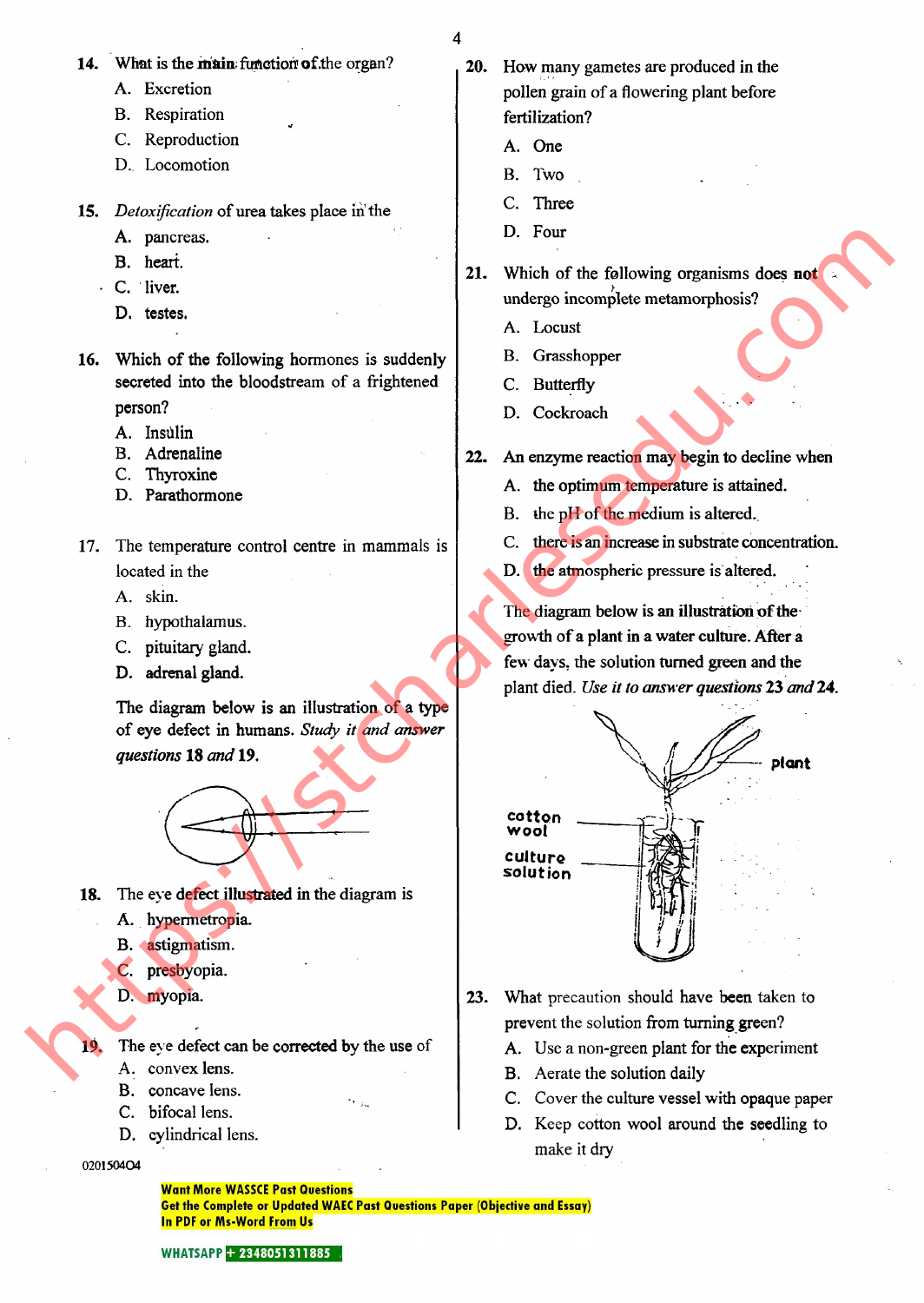# How to get WAEC Biology Past Questions and Answers

To get the complete and more recent copy of the WAEC Biology Past Questions and Answers for Objective Test, and Essay,

Take Note of the following step

# 1. TAKE ACTION

Call or Whatsapp us on 08051311885 for account number to make payment and how to received your PDF Copy

# 2. MODE OF PAYMENT.

Mobile Transfer, POS, Direct Bank Deposit or Online Web Payment

# 3. AFTER PAYMENT.

Send us the following Depositor Name: Name of Product Paid for: Valid email address.

# 4. DELIVERY ASSURANCE.

We will deliver the past question to you, 5 minutes after confirmation of payment to the email address you will send to us.

# WHAT OTHERS ARE DOWNLOADING

WAEC Past Questions

NECO Past Questions

Primary School Past Questions

Junior Secondary School Past Questions

Senior Secondary School Past Questions

Lesson Note

Nigeria Scheme of Work